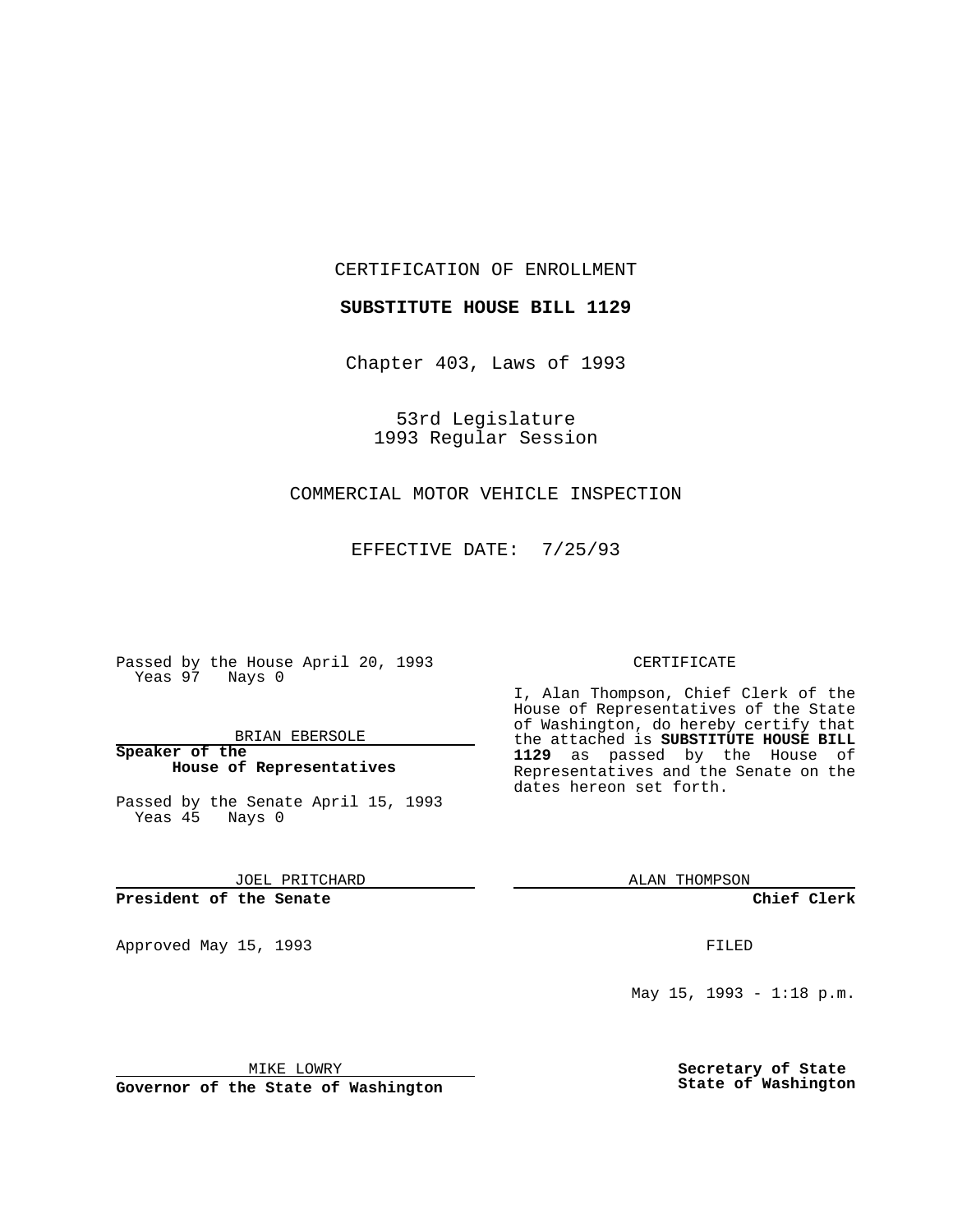## **SUBSTITUTE HOUSE BILL 1129** \_\_\_\_\_\_\_\_\_\_\_\_\_\_\_\_\_\_\_\_\_\_\_\_\_\_\_\_\_\_\_\_\_\_\_\_\_\_\_\_\_\_\_\_\_\_\_

\_\_\_\_\_\_\_\_\_\_\_\_\_\_\_\_\_\_\_\_\_\_\_\_\_\_\_\_\_\_\_\_\_\_\_\_\_\_\_\_\_\_\_\_\_\_\_

## AS AMENDED BY THE SENATE

Passed Legislature - 1993 Regular Session

#### **State of Washington 53rd Legislature 1993 Regular Session**

**By** House Committee on Transportation (originally sponsored by Representatives R. Fisher, Brown, Schmidt, Brough and Mielke; by request of Washington State Patrol)

Read first time 02/05/93.

1 AN ACT Relating to commercial motor vehicle inspection; amending 2 RCW 46.32.010, 46.32.020, and 46.44.105; adding a new section to 3 chapter 46.32 RCW; and repealing RCW 46.44.100.

4 BE IT ENACTED BY THE LEGISLATURE OF THE STATE OF WASHINGTON:

5 NEW SECTION. **Sec. 1.** A new section is added to chapter 46.32 RCW 6 to read as follows:

7 For the purpose of this chapter "commercial motor vehicle" means a 8 self-propelled or towed vehicle designed or used to transport 9 passengers or property, if the vehicle:

10 (1) Has a gross vehicle weight rating or gross combination weight 11 rating of ten thousand one or more pounds;

12 (2) Is designed to transport sixteen or more passengers, including 13 the driver; or

14 (3) Is transporting hazardous materials and is required to be 15 identified by a placard in accordance with 49 C.F.R. Sec. 172.500-.560 16 (1991).

17 A recreational vehicle used for noncommercial purposes is not 18 considered a commercial motor vehicle. "Recreational vehicle" includes 19 a vehicle towing a horse trailer for a noncommercial purpose.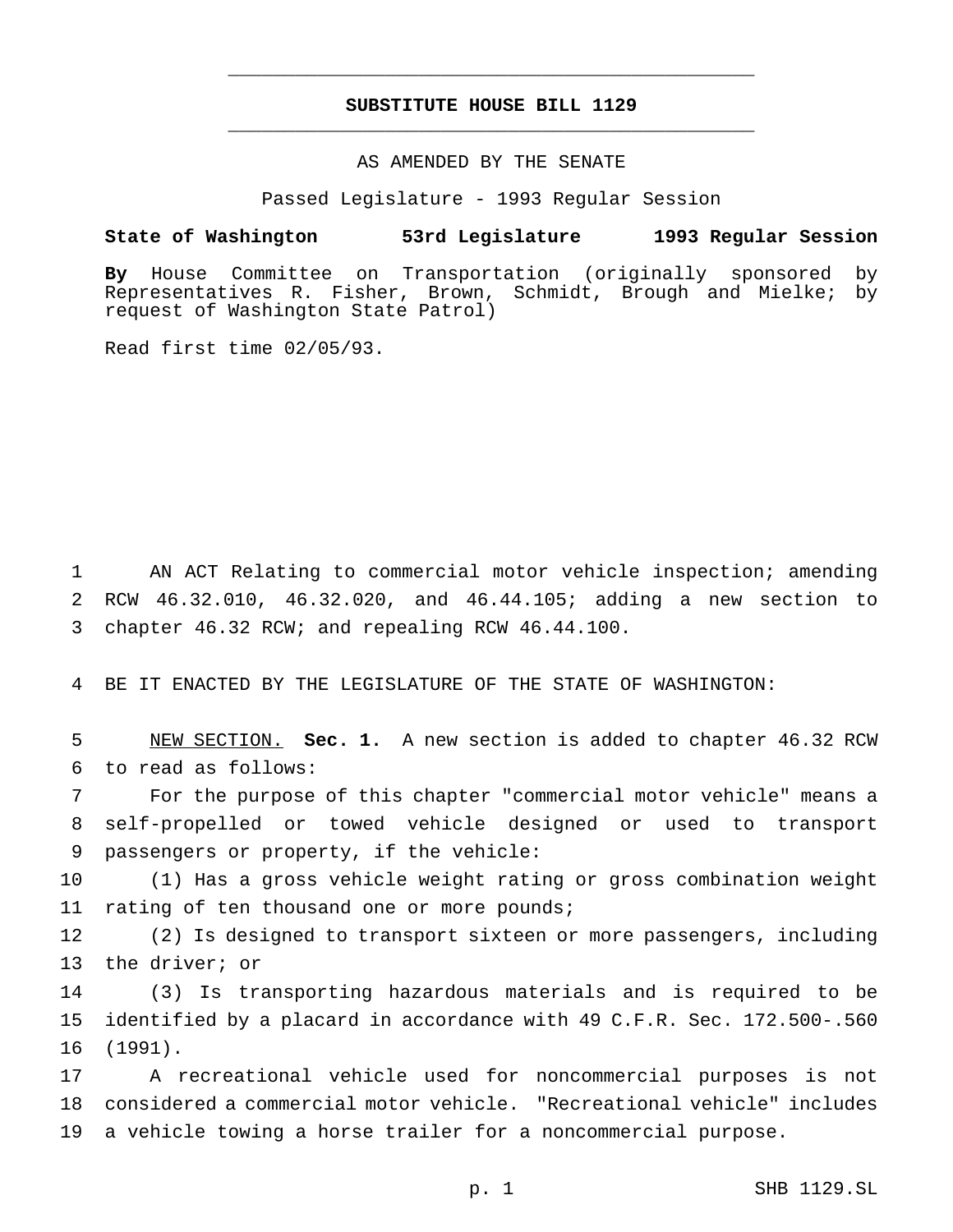**Sec. 2.** RCW 46.32.010 and 1986 c 123 s 1 are each amended to read as follows:

 (1) The chief of the Washington state patrol may operate, maintain, or designate, throughout the state of Washington, stations for the inspection of school buses and private carrier buses, with respect to vehicle equipment, drivers' qualifications, and hours of service and to set reasonable times when inspection of vehicles shall be performed.

8 (2) ((The inspection of private, common, and contract carriers with 9 respect to vehicle equipment, drivers' qualifications, and hours of service shall be done in conjunction with weight enforcement under RCW 11 46.44.100)) The state patrol may inspect a commercial motor vehicle 12 while the vehicle is operating on the public highways of this state 13 with respect to vehicle equipment, hours of service, and driver 14 qualifications.

 (3) It is unlawful for any vehicle required to be inspected to be operated over the public highways of this state unless and until it has been approved periodically as to equipment.

 (4) Inspections shall be performed by a responsible employee of the chief of the Washington state patrol, who shall be duly authorized and who shall have authority to secure and withhold, with written notice to the director of licensing, the certificate of license registration and license plates of any vehicle found to be defective in equipment so as to be unsafe or unfit to be operated upon the highways of this state, and it shall be unlawful for any person to operate such vehicle unless and until it has been placed in a condition satisfactory to pass a subsequent equipment inspection. The police officer in charge of such vehicle equipment inspection shall grant to the operator of such defective vehicle the privilege to move such vehicle to a place for repair under such restrictions as may be reasonably necessary.

 (5) In the event any insignia, sticker, or other marker is adopted to be displayed upon vehicles in connection with the inspection of vehicle equipment, it shall be displayed as required by the rules of the chief of the Washington state patrol, and it is a traffic infraction for any person to mutilate, destroy, remove, or otherwise interfere with the display thereof.

 (6) It is a traffic infraction for any person to refuse to have his motor vehicle examined as required by the chief of the Washington state patrol, or, after having had it examined, to refuse to place an insignia, sticker, or other marker, if issued, upon the vehicle, or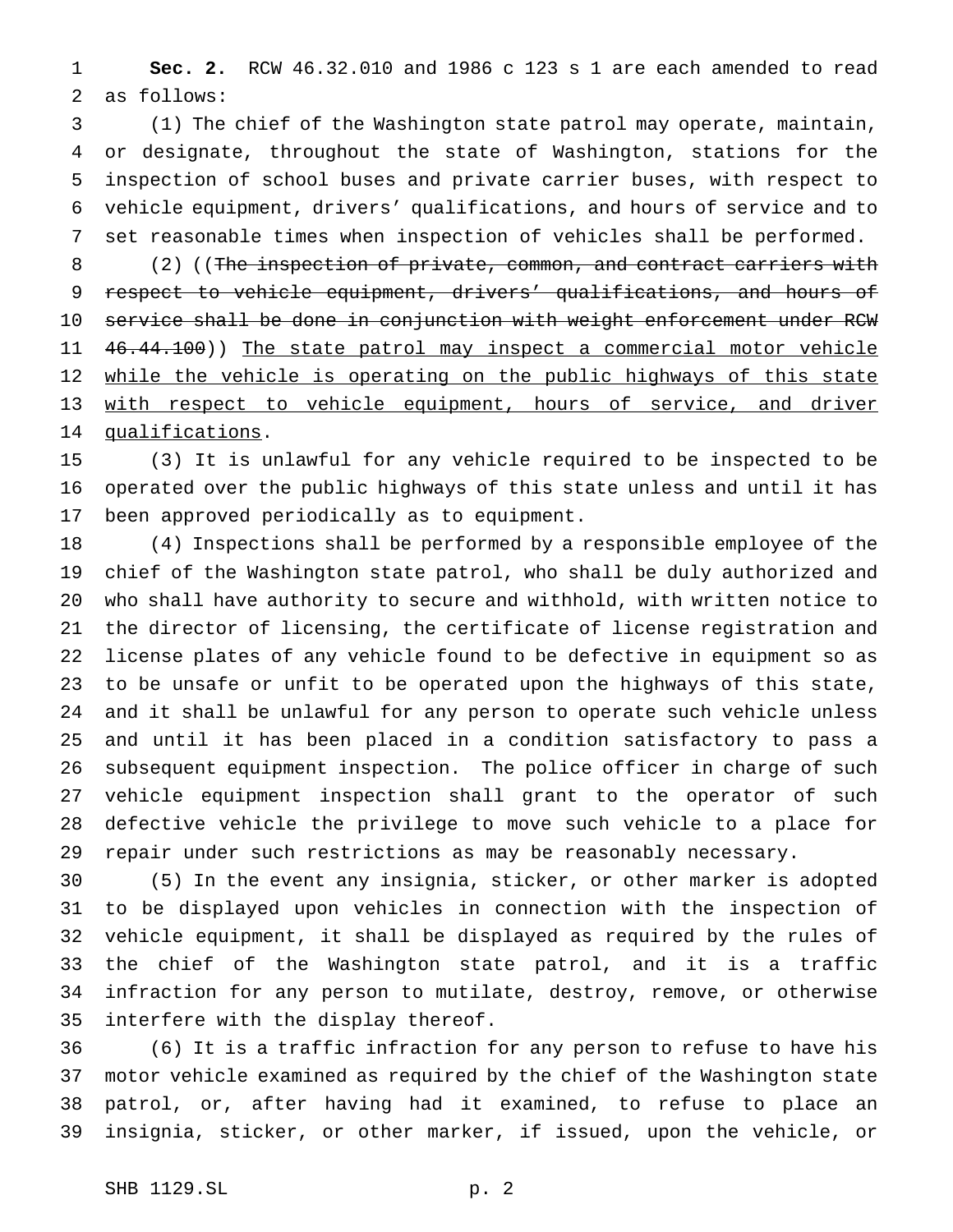fraudulently to obtain any such insignia, sticker, or other marker, or to refuse to place his motor vehicle in proper condition after having had it examined, or in any manner, to fail to conform to the provisions of this chapter.

 (7) It is a traffic infraction for any person to perform false or improvised repairs, or repairs in any manner not in accordance with acceptable and customary repair practices, upon a motor vehicle.

 **Sec. 3.** RCW 46.32.020 and 1986 c 123 s 2 are each amended to read as follows:

 The chief of the Washington state patrol may adopt reasonable rules regarding types of vehicles to be inspected, inspection criteria, times 12 for the inspection of vehicle equipment, drivers' qualifications, hours 13 of service, and all other matters with respect to the conduct of 14 vehicle equipment and driver inspections.

 The chief of the Washington state patrol shall prepare and furnish such stickers, tags, record and report forms, stationery, and other supplies as shall be deemed necessary. The chief of the Washington state patrol is empowered to appoint and employ such assistants as he may consider necessary and to fix hours of employment and compensation.

 **Sec. 4.** RCW 46.44.105 and 1990 c 217 s 1 are each amended to read as follows:

 (1) Violation of any of the provisions of RCW 46.44.041, 46.44.042, 46.44.047, 46.44.090, 46.44.091, and 46.44.095, or failure to obtain a permit as provided by RCW 46.44.090 and 46.44.095, or misrepresentation of the size or weight of any load or failure to follow the requirements and conditions of a permit issued hereunder is a traffic infraction, and upon the first finding thereof shall be assessed a basic penalty of not less than fifty dollars; and upon a second finding thereof shall be assessed a basic penalty of not less than seventy-five dollars; and upon a third or subsequent finding shall be assessed a basic penalty of not less than one hundred dollars.

 (2) In addition to the penalties imposed in subsection (1) of this section, any person violating RCW 46.44.041, 46.44.042, 46.44.047, 46.44.090, 46.44.091, or 46.44.095 shall be assessed three cents for each pound of excess weight. Upon a first violation in any calendar year, the court may suspend the penalty for five hundred pounds of excess weight for each axle on any vehicle or combination of vehicles,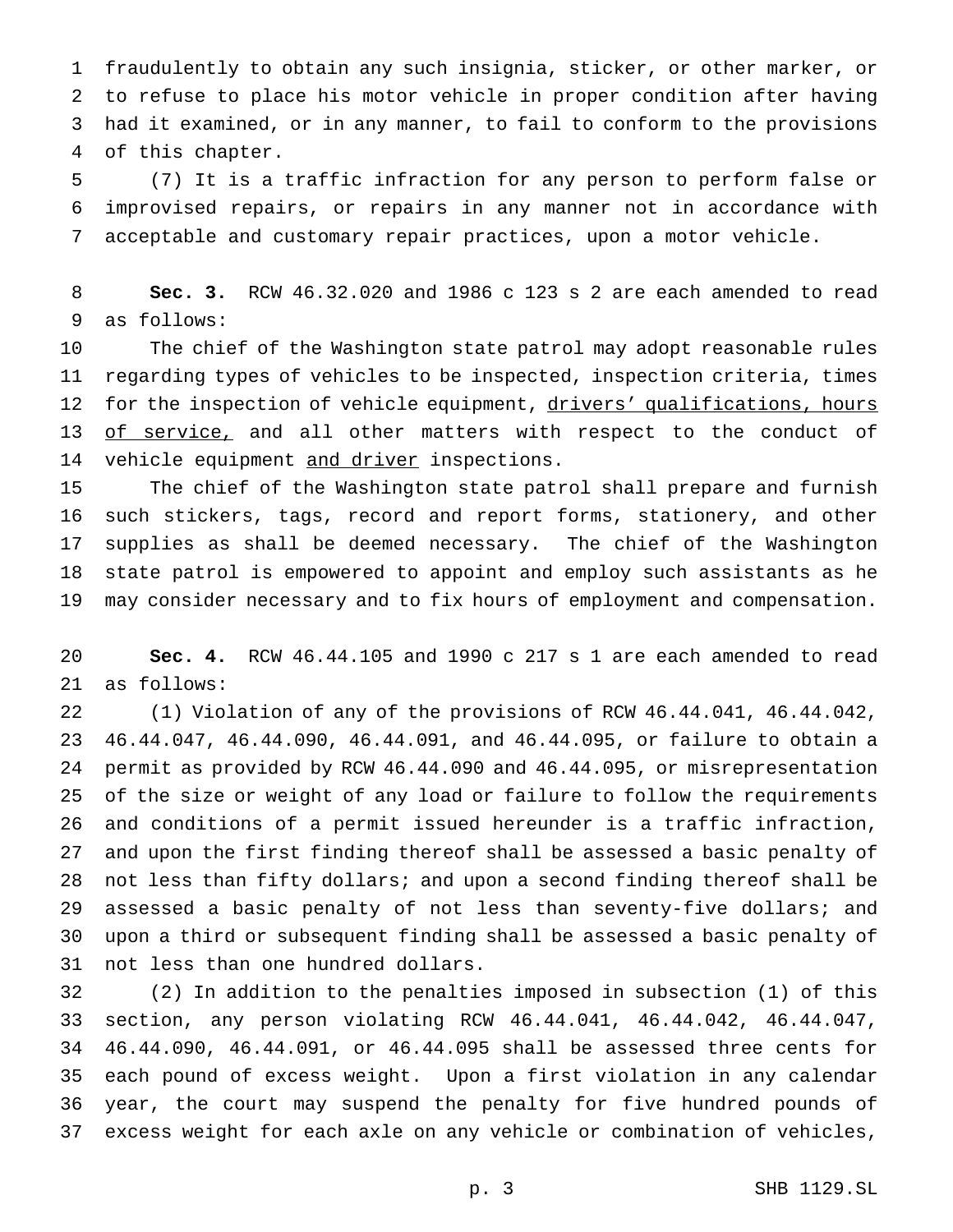not to exceed a two thousand pound suspension. In no case may the basic penalty assessed in subsection (1) of this section be suspended. (3) Whenever any vehicle or combination of vehicles is involved in two violations of RCW 46.44.041, 46.44.042, 46.44.047, 46.44.090, 46.44.091, or 46.44.095 during any twelve-month period, the court may suspend the certificate of license registration of the vehicle or combination of vehicles for not less than thirty days. Upon a third or succeeding violation in any twelve-month period, the court shall suspend the certificate of license registration for not less than thirty days. Whenever the certificate of license registration is suspended, the court shall secure such certificate and immediately forward the same to the director with information concerning the suspension.

 (4) Any person found to have violated any posted limitations of a highway or section of highway shall be assessed a monetary penalty of not less than one hundred and fifty dollars, and the court shall in addition thereto upon second violation within a twelve-month period involving the same power unit, suspend the certificate of license registration for not less than thirty days.

 (5) It is unlawful for the driver of a vehicle to fail or refuse to stop and submit the vehicle and load to a weighing, or to fail or refuse, when directed by an officer upon a weighing of the vehicle to 23 stop the vehicle and otherwise comply with the provisions of this section. It is unlawful for a driver of a commercial motor vehicle as 25 defined in section 1 of this act, other than the driver of a bus as defined in section 1(2) of this act, to fail or refuse to stop at a 27 weighing station when proper traffic control signs indicate scales are 28 open.

 Any police officer is authorized to require the driver of any vehicle or combination of vehicles to stop and submit to a weighing either by means of a portable or stationary scale and may require that the vehicle be driven to the nearest public scale. Whenever a police officer, upon weighing a vehicle and load, determines that the weight is unlawful, the officer may require the driver to stop the vehicle in a suitable location and remain standing until such portion of the load is removed as may be necessary to reduce the gross weight of the 37 vehicle to the limit permitted by law. If the vehicle is loaded with grain or other perishable commodities, the driver shall be permitted to 39 proceed without removing any of the load, unless the gross weight of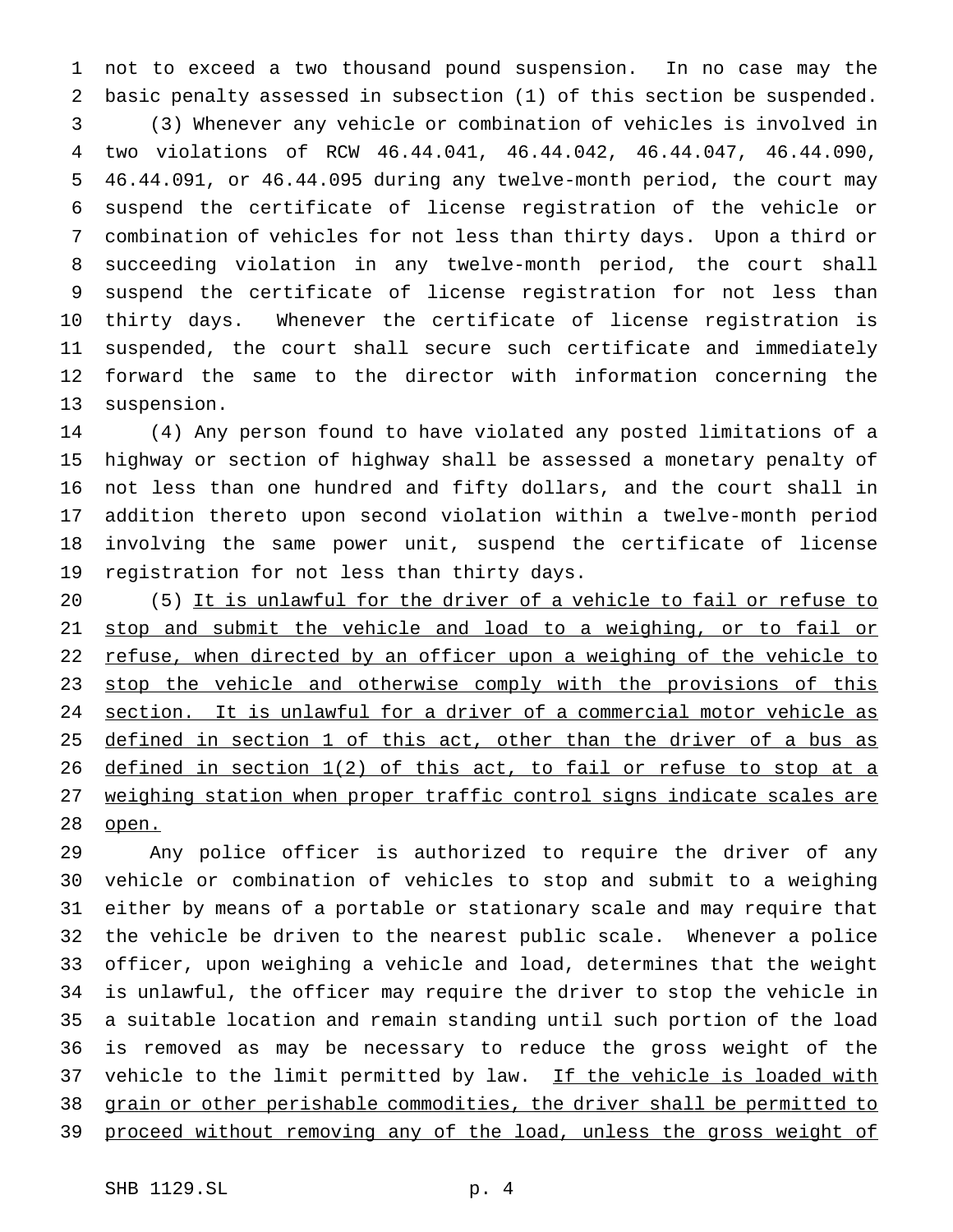1 the vehicle and load exceeds by more than ten percent the limit 2 permitted by this chapter. The owner or operator of the vehicle shall care for all materials unloaded at the risk of the owner or operator.

 Any vehicle whose driver or owner represents that the vehicle is disabled or otherwise unable to proceed to a weighing location shall have its load sealed or otherwise marked by any police officer. The owner or driver shall be directed that upon completion of repairs, the vehicle shall submit to weighing with the load and markings and/or seal intact and undisturbed. Failure to report for weighing, appearing for weighing with the seal broken or the markings disturbed, or removal of any cargo prior to weighing is unlawful. Any person so convicted shall be fined five hundred dollars, and in addition the certificate of license registration shall be suspended for not less than thirty days. (6) Any other provision of law to the contrary notwithstanding, district courts having venue have concurrent jurisdiction with the superior courts for the imposition of any penalties authorized under this section.

 (7) For the purpose of determining additional penalties as provided by subsection (2) of this section, "excess weight" means the poundage in excess of the maximum gross weight prescribed by RCW 46.44.041 and 46.44.042 plus the weights allowed by RCW 46.44.047, 46.44.091, and 46.44.095.

 (8) The penalties provided in subsections (1) and (2) of this section shall be remitted as provided in chapter 3.62 RCW or RCW 10.82.070. For the purpose of computing the basic penalties and additional penalties to be imposed under the provisions of subsections (1) and (2) of this section the convictions shall be on the same vehicle or combination of vehicles within a twelve-month period under the same ownership.

 (9) Any state patrol officer or any weight control officer who finds any person operating a vehicle or a combination of vehicles in violation of the conditions of a permit issued under RCW 46.44.047, 46.44.090, and 46.44.095 may confiscate the permit and forward it to the state department of transportation which may return it to the permittee or revoke, cancel, or suspend it without refund. The department of transportation shall keep a record of all action taken upon permits so confiscated, and if a permit is returned to the permittee the action taken by the department of transportation shall be endorsed thereon. Any permittee whose permit is suspended or revoked